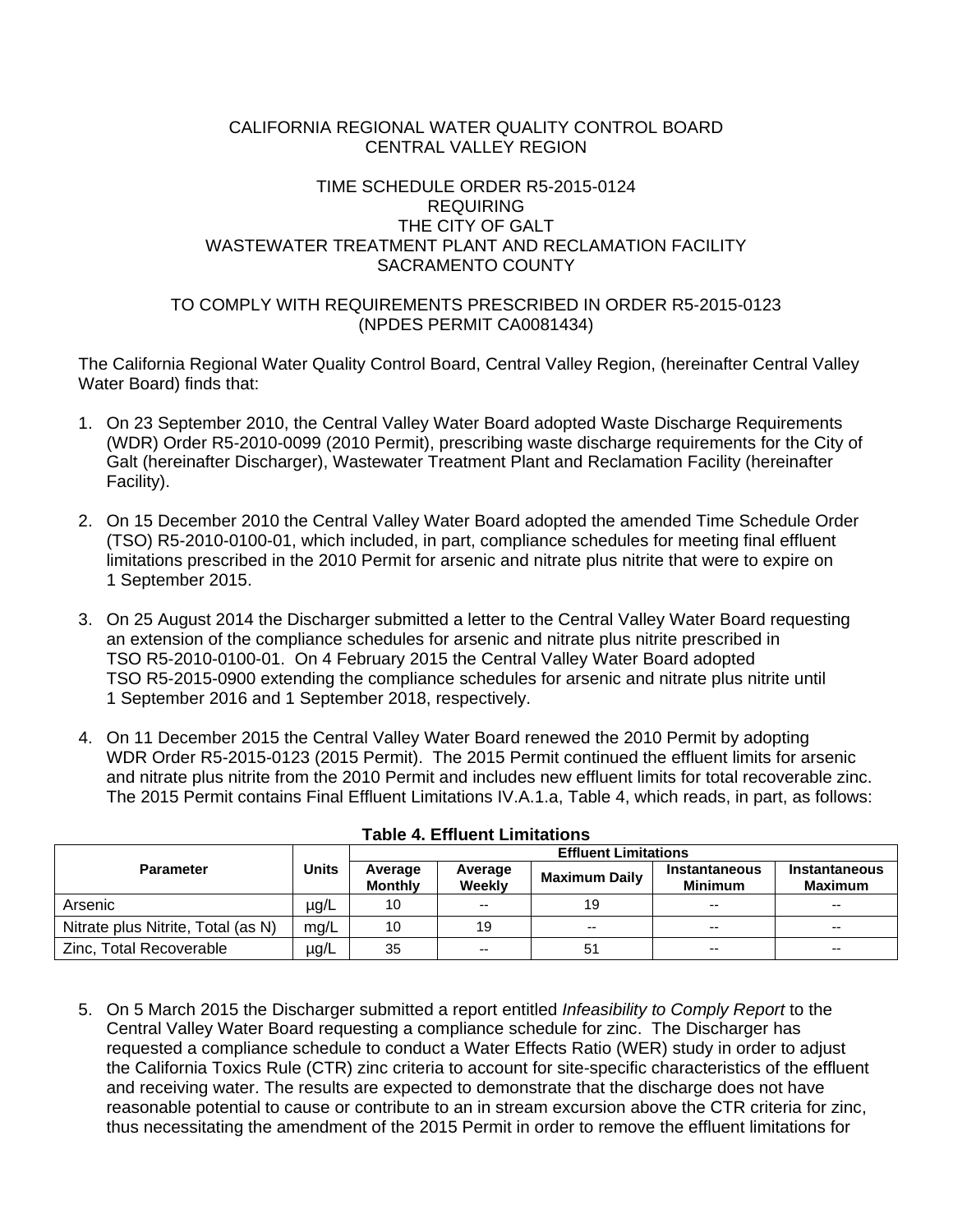zinc. The Discharger requested a compliance schedule expiring on 1 December 2020 in the event the WER study does not result in compliance, and alternative treatment options must be evaluated and implemented.

# **Need for Time Schedule Extension and Legal Basis**

- 6. The Discharger owns and operates the Facility, which was upgraded in January 2011 to provide an ultraviolet (UV) disinfected and filtered effluent. The unit process for the Facility includes coarse bar screening, activated sludge extended aeration in two oxidation ditches, two secondary clarifiers, tertiary filtration, and UV disinfection. The Facility has an average dry weather flow (ADWF) design capacity of 3.0 million gallons per day (MGD) and currently treats an ADWF of approximately 2.2 MGD. Tertiary-treated effluent from the Facility is discharged to Skunk Creek, which is tributary to Laguna Creek, which is tributary to the Cosumnes River, all waters of the United States.
- 7. **Arsenic.** The Discharger has made diligent efforts to comply with the final effluent limitations for arsenic, but is still unable to comply with the final effluent limitations. Arsenic is naturally present in the City of Galt's groundwater based drinking water supply. The Discharger has historically employed multiple wells to supply drinking water to the residents and businesses of Galt and surrounding communities. In 2009, the Discharger employed well head filtration treatment at three of the Discharger's well sites to reduce arsenic concentrations in the drinking water supply. The wellhead filtration systems remove arsenic from the potable water via media filtration, which requires regular backwashing of the media to ensure optimal performance. Backwash from the well head filtration system is currently conveyed to the Facility through discharge to the sanitary sewer system. Upon arrival to the Facility, it was originally expected that the arsenic would be sufficiently removed with the installation of tertiary filtration. However, anaerobic conditions in the collection system cause the arsenic to resolubilize during transport, and the tertiary filtration cannot remove dissolved arsenic effectively.

To reduce the use of water supply wells with higher arsenic concentrations, the Discharger brought a new well (the Monterey Bay Well) online in 2010 and constructed a deeper well at the existing Golden Heights site in 2012. The Golden Heights Water Treatment Plant is now fully operational with the deeper Golden Heights Well as the primary source of water for the City, supplemented by the Monterey Bay Well. The arsenic concentrations in the deepened Golden Heights Well and the new Monterey Bay Well are such that arsenic treatment is no longer needed at these sites.

The Carillion and Industrial Park well sites still require the use of well head filtration treatment. The Discharger has determined that installing a new deep well at the Industrial Park site, similar to the new Golden Heights well, may significantly reduce the reliance on the shallower Carillion and Industrial Park wells, resulting in reduced wellhead treatment, and ultimately, arsenic compliance for the Facility. Installation of the new, deep well would also have benefits for the Discharger's water supply reliability. However, if the new deep well has elevated arsenic concentrations that would continue to necessitate wellhead treatment, the Discharger will need to evaluate alternative compliance projects. An alternative the Discharger is considering is to install backwash thickening systems at the Carillion and industrial Park well sites to dewater the backwash of the wellhead filtration system. This will allow for hauling of the arsenic-laden solids contained in the backwash directly to the Facility and eliminate the need to discharge the solids to the sanitary sewer system. The Discharger has requested an extension of the compliance schedule implemented in TSO R5-2010-0100-01 in order to evaluate and implement the above alternatives for long-term permit compliance.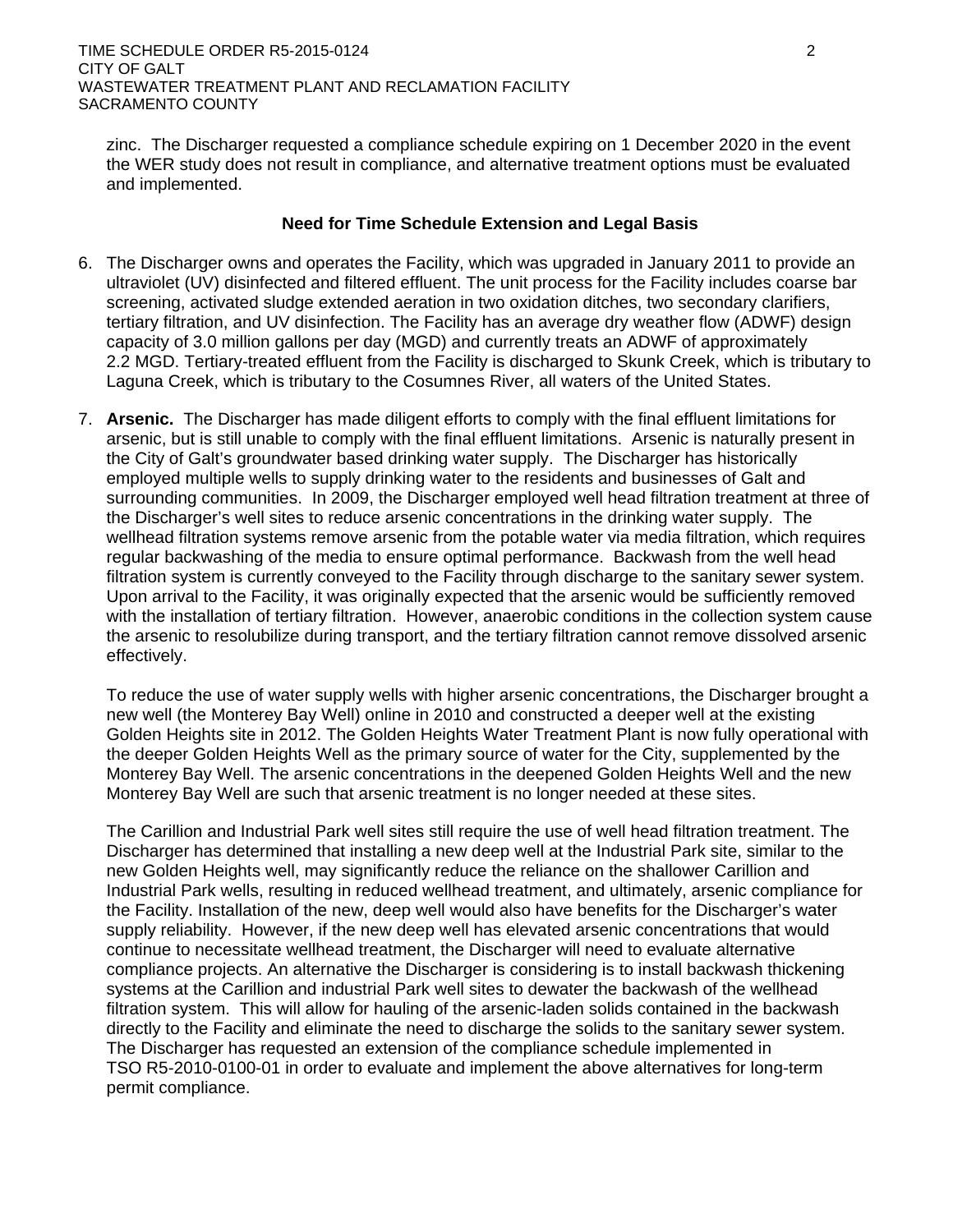8. **Nitrate plus nitrite.** The Discharger has made diligent efforts to comply with final effluent limitations for nitrate plus nitrite, but is still unable to comply with the final effluent limitations. In July 2013 the Discharger completed the *City of Galt Wastewater Treatment Plant Facilities Master Plan* (FMP), which included an evaluation of potential near-term improvements to the Facility for capacity, reliability, and regulatory compliance. As part of the FMP, modeling studies were completed to identify how continuous monitoring of oxygen levels and addition of oxygen would facilitate nitrification and de-nitrification within the Facility's oxidation ditches. These monitoring facilities and a third oxidation ditch/clarifier treatment train are currently under construction, along with modifications of the aeration equipment in the Facility's two existing oxidation ditches.

The Discharger has required the contractor who was chosen to complete the upgrades to the Facility's oxidation ditches to comply with an aggressive construction schedule in order to meet the compliance date for nitrate plus nitrite. The Discharger has requested an extension of the compliance schedule in TSO R5-2010-0100-01 to allow more flexibility to complete the construction project at the lowest possible cost. Allowing the contractor an additional dry season to complete the upgrades to the Facility would let the Discharger properly address any unforeseen conditions or changes that may occur during the construction process and would save the Discharger from added expense on overall construction costs.

#### **Mandatory Minimum Penalties**

- 9. Water Code sections 13385, subdivisions (h) and (i) require the Central Valley Water Board to impose mandatory minimum penalties (MMPs) upon dischargers that violate certain effluent limitations. California Water Code section 13385(j)(3) exempts the discharge from mandatory minimum penalties "*where the waste discharge is in compliance with either a cease and desist order issued pursuant to Section 13301 or a time schedule order issued pursuant to Section 13300 or 13308, if all the* [specified] *requirements are met...for the purposes of this subdivision, the time schedule may not exceed five years in length...*".
- 10. Per the requirements of Water Code section 13385, subdivision (j)(3), the Central Valley Water Board finds that:
	- a. This Order specifies the actions that the Discharger is required to take in order to correct the violations that would otherwise be subject to Water Code sections 13385(h) and (i).
	- b. To comply with final effluent limitations for arsenic, the Discharger has determined that an extension of the compliance schedule implemented in TSO R5-2010-0100-01 is necessary in order to: (1) install a new, deep water supply well; (2) further investigate the feasibility of alternatives associated with the transportation of wellhead filter backwash to the Facility; (3) submit a request to the Central Valley Water Board to modify the Discharger's waste discharge requirements to allow introduction of wellhead filter backwash at the Facility (if necessary); and (4) construct necessary thickening tanks and supporting facilities at wellhead sites (if necessary).
	- c. The upgrades to the Facility's oxidation ditches are expected to optimize the nitrification and de-nitrification process within the Facility's treatment train. The Discharger has demonstrated that the extension of the compliance schedule for nitrate plus nitrite implemented in TSO R5-2010-0100-01 is necessary in order to account for unforeseen construction issues and feasibly construct the project at the lowest possible cost.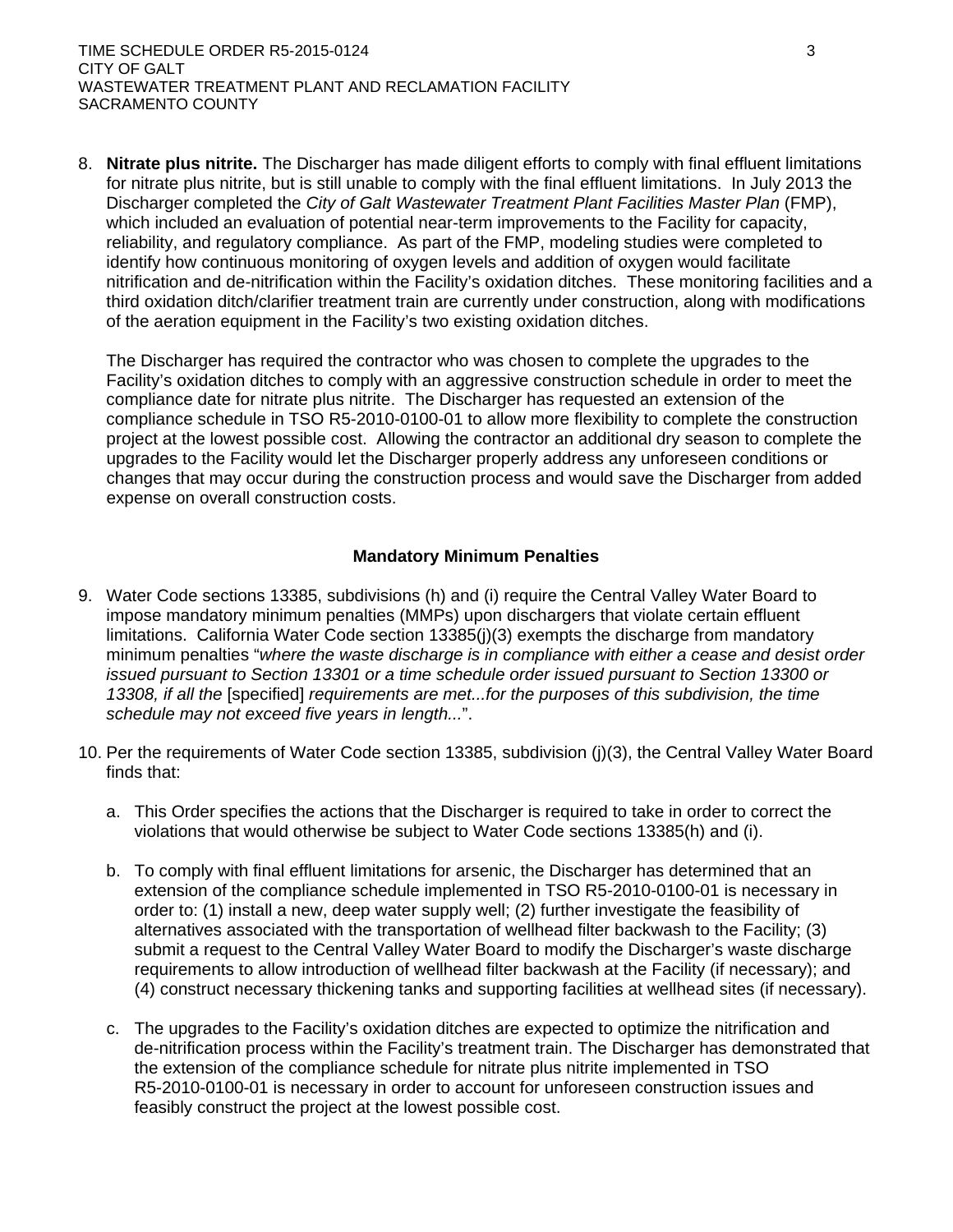- d. The Discharger has demonstrated that a compliance schedule for zinc is needed in order to conduct a WER study for zinc, which is expected to result in a modification of the CTR criteria and allow compliance with the CTR. The Discharger proposes to submit a WER Work Plan by June 2016, detailing the procedure to be followed for conducting the WER study.
- e. This Order establishes a time schedule to bring the waste discharge into compliance with the effluent limitations that is as short as possible, taking into account the technological, operational, and economic factors that affect the design, development, and implementation of the control measures that are necessary to comply with the effluent limitations.
- 11. The final effluent limitations for arsenic, and nitrate plus nitrite became applicable to the waste discharge on the effective date of WDR Order R5-2010-0099 (12 November 2010). TSO R5-2010-0100-01 provided protection from MMPs for violations of effluent limitations for arsenic, and nitrate plus nitrite from 15 December 2010 until the adoption of TSO R5-2015-0900 (4 February 2015.) TSO R5-2015-0900 provided protection from MMPs for violations of effluent limitations for arsenic, and nitrate plus nitrite until the adoption of this Order (11 December 2015.)
- 12. The final effluent limitations for zinc are new effluent limitations that became applicable to the waste discharge on the effective date of WDR Order R5-2015-0123 (1 February 2015).
- 13. By statute, a Time Schedule Order may provide protection from MMPs for no more than five years, except as provided in Water Code section 13385, subdivision (j)(3)(C)(ii)(II).
- 14. Per the requirements of Water Code Section 13385(j)(3)(C)(ii)(II), the time schedule shall not exceed five years. In addition, per the requirements of 13385(j)(3)(C)(ii)(II), following a public hearing, and upon a showing that the Discharger is making diligent progress toward bringing the waste discharge into compliance with the effluent limitation, the Central Valley Water Board may extend the time schedule for up to an additional five years, if the Discharger demonstrates that the additional time is necessary to comply with the effluent limitation. In accordance with Water Code section 13385, subdivision (j)(3)(C)(ii)(II), the extension of the time schedules do not exceed five years. The Central Valley Water Board finds, as described in previous findings in this Order, that the Discharger is making diligent progress to bring the waste discharge into compliance with final effluent limitations for arsenic, nitrate plus nitrite, and zinc contained in WDR Order R5-2015-0123, and has demonstrated that the additional time is necessary.
- 15. Compliance with this Order exempts the Discharger from MMP's for violations of the final effluent limitations for arsenic, nitrate plus nitrite, and zinc contained in WDR Order R5-2015-0123 from the date of this Order (11 December 2015) until 1 September 2018 for arsenic, until 1 September 2016 for nitrate plus nitrite, and until 1 December 2020 for zinc.
- 16. In accordance with Water Code section 13385, subdivision (j)(3)(C), the total length of protection from mandatory minimum penalties for the final effluent limitations for arsenic, nitrate plus nitrite, and zinc does not exceed ten years.
- 17. This Order provides a time schedule for completing the actions necessary to ensure compliance with the final effluent limitations for arsenic, and nitrate plus nitrite, and zinc contained in WDR Order R5-2015-0123. Since the time schedule for completion of actions necessary to bring the waste discharge into compliance exceeds one year, this Order includes interim effluent limitations and interim requirements and dates for their achievement.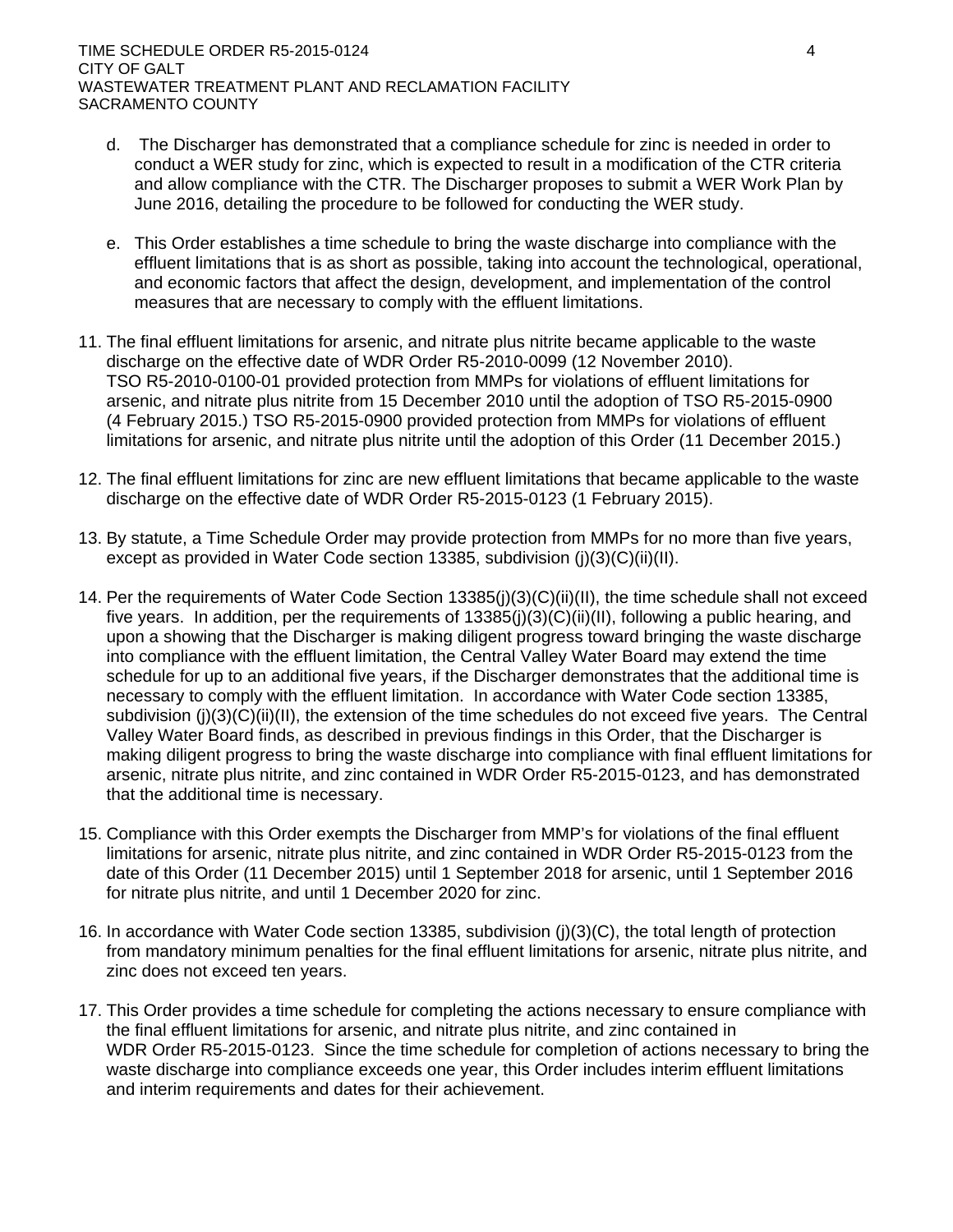#### TIME SCHEDULE ORDER R5-2015-0124 5 SHOW TO A LIMIT AND THE SCHEDULE ORDER R5-2015-0124 CITY OF GALT WASTEWATER TREATMENT PLANT AND RECLAMATION FACILITY SACRAMENTO COUNTY

18. The compliance time schedules in this Order include performance-based interim effluent limitations for arsenic, nitrate plus nitrite, and zinc. The calculated interim effluent limitations are based on the current treatment plant performance. In developing effluent limitations, the USEPA has developed a statistical approach in which the estimated maximum effluent concentration is calculated as the upper bound of the log normal distribution of effluent concentrations at a high confidence level. Table 3-1 *Reasonable Potential Multiplying Factors: 99% Confidence Level and 99% Probability Basis,* in USEPA's Technical Support Document For Water Quality-based Toxics Control, March 1991, (EPA/505/2-90-001) (TSD). The interim performance based average monthly effluent limitations (AMELs) in this Order are established as the estimated maximum effluent concentration determined through the above mentioned method. The interim performance-based maximum daily effluent limitation (MDEL) in this Order for zinc was established using the procedures described in Table 5-3. *Multipliers for Calculating Maximum Daily Permit Limits From Average Monthly Permit Limits*, in USEPA's TSD by multiplying the interim AMELs by the MDEL/AMEL multipliers. In calculating interim effluent limitations for arsenic and nitrate plus nitrite effluent data from December 2011 through June 2014 was used. Interim effluent limits for zinc were calculated using data collected between December 2011 and November 2014 due to the availability of data at the time of the calculation of interim effluent limitations for zinc. Derivation of the interim effluent limitations is summarized below.

| <b>Constituent</b>                    | <b>Units</b> | <b>Maximum</b><br><b>Effluent</b><br><b>Concentration</b><br>(MEC) | <b>Mean</b> | <b>Standard</b><br><b>Deviation</b> | # of<br><b>Samples</b> | <b>TSD</b><br><b>Multiplier</b> | Average<br><b>Monthly</b><br><b>Effluent</b><br><b>Limitation</b><br>(AMEL) | Average<br><b>Weekly</b><br><b>Effluent</b><br><b>Limitation</b><br>(AWEL) | <b>Maximum</b><br><b>Daily</b><br><b>Effluent</b><br>Limitation<br>(MDEL) |
|---------------------------------------|--------------|--------------------------------------------------------------------|-------------|-------------------------------------|------------------------|---------------------------------|-----------------------------------------------------------------------------|----------------------------------------------------------------------------|---------------------------------------------------------------------------|
| Arsenic, Total<br>Recoverable         | µg/L         | 24                                                                 | 13.6        | 4.57                                | 134                    | 1.18                            | 28                                                                          | --                                                                         | $54^1$                                                                    |
| Nitrate plus nitrite,<br>Total (as N) | mg/L         | 28                                                                 | 11.6        | 8.75                                | 117                    | 1.46                            | 41                                                                          | $80^2$                                                                     |                                                                           |
| Zinc, Total<br>Recoverable            | µg/L         | 53                                                                 | 36.4        | 10.5                                | 12                     | 1.69                            | 90                                                                          | $\sim$                                                                     | $168^3$                                                                   |

<sup>1</sup> MDEL for Total Recoverable Arsenic calculated using a multiplier of 1.91 as found in Table 2 of the SIP.<br><sup>2.</sup> AWEL for Nitrate plus Nitrite calculated using a multiplier of 1.94 as found in Table 2 of the SIP.<br><sup>3.</sup> MD

- 19. The Central Valley Water Board finds that the Discharger can maintain compliance with the interim effluent limitations included in this Order. Interim effluent limitations are established when compliance with the final effluent limitations cannot be achieved by the existing Facility. Discharge of constituents in concentrations in excess of the final effluent limitations, but in compliance with the interim effluent limitations, can significantly degrade water quality and adversely affect the beneficial uses of the receiving stream on a long-term basis. The interim effluent limitations, however, establish an enforceable ceiling concentration until compliance with the final effluent limitation can be achieved.
- 20. If an interim effluent limit contained in this Order is exceeded, then the Discharger is subject to MMPs for that particular exceedance as it will no longer meet the exemption in CWC 13385(j)(3). It is the intent of the Central Valley Water Board that a violation of an interim monthly effluent limitation subjects the Discharger to only one MMP for that monthly averaging period. In addition, a violation of an interim daily maximum effluent limit subjects the Discharger to one MMP for the day in which the sample was collected.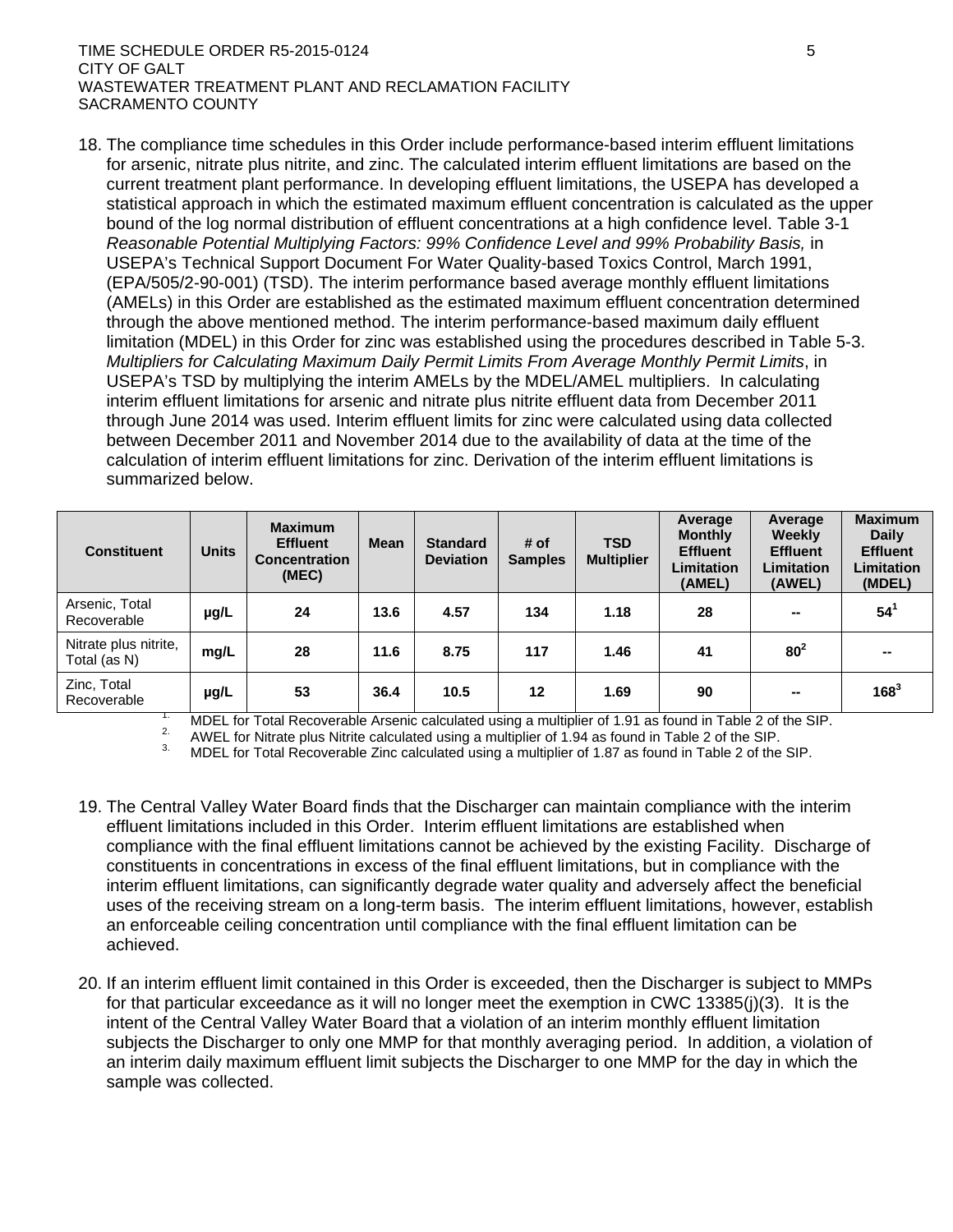## **Other Regulatory Requirements**

- 21. Water Code section 13300 states: "*Whenever a regional board finds that a discharge of waste is taking place or threatening to take place that violates or will violate requirements prescribed by the regional board, or the state board, or that the waste collection, treatment, or disposal facilities of a discharger are approaching capacity, the board may require the discharger to submit for approval of the board, with such modifications as it may deem necessary, a detailed time schedule of specific actions the discharger shall take in order to correct or prevent a violation of requirements*."
- 22. Water Code section 13267 states in part: *In conducting an investigation specified in subdivision (a), the regional board may require that any person who has discharged, discharges, or is suspected of having discharged or discharging, or who proposes to discharge waste within its region, or any citizen or domiciliary, or political agency or entity of this state who has discharged, discharges, or is suspected of having discharged or discharging, or who proposes to discharge, waste outside of its region that could affect the quality of waters within its region shall furnish, under penalty of perjury, technical or monitoring program reports which the regional board requires. The burden, including costs, of these reports shall bear a reasonable relationship to the need for the report and the benefits*  to be obtained from the reports. In requiring those reports, the regional board shall provide the *person with a written explanation with regard to the need for the reports, and shall identify the evidence that supports requiring that person to provide the reports.*
- 23. The Discharger owns and operates the wastewater treatment facility which is subject to this Order. The technical and monitoring reports required by this Order are necessary to determine compliance with the WDRs and with this Order.
- 24. Issuance of this Order is exempt from the provisions of the California Environmental Quality Act (Pub. Resources Code, § 21000 et seq.) ("CEQA") pursuant to Water Code section 13389, since the adoption or modification of a NPDES permit for an existing source is statutorily exempt and this Order only serves to implement a NPDES permit. (*Pacific Water Conditioning Ass'n, Inc. v. City Council of City of Riverside* (1977) 73 Cal.App.3d 546, 555-556.) Issuance of this Order is also exempt from CEQA pursuant to California Code of Regulations, title 14, section 15321, subdivision  $(a)(2)$ .
- 25. The Central Valley Water Board has notified the Discharger and interested agencies and persons of its intent to extend the compliance schedules for arsenic and nitrate plus nitrite contained in Time Schedule Order R5-2015-0900, and to establish a compliance schedule for zinc for this discharge and has provided them with an opportunity to submit their written views and recommendations. No adverse public comments were received during the 30-day public comment period as required pursuant to Water Code section 13167.5.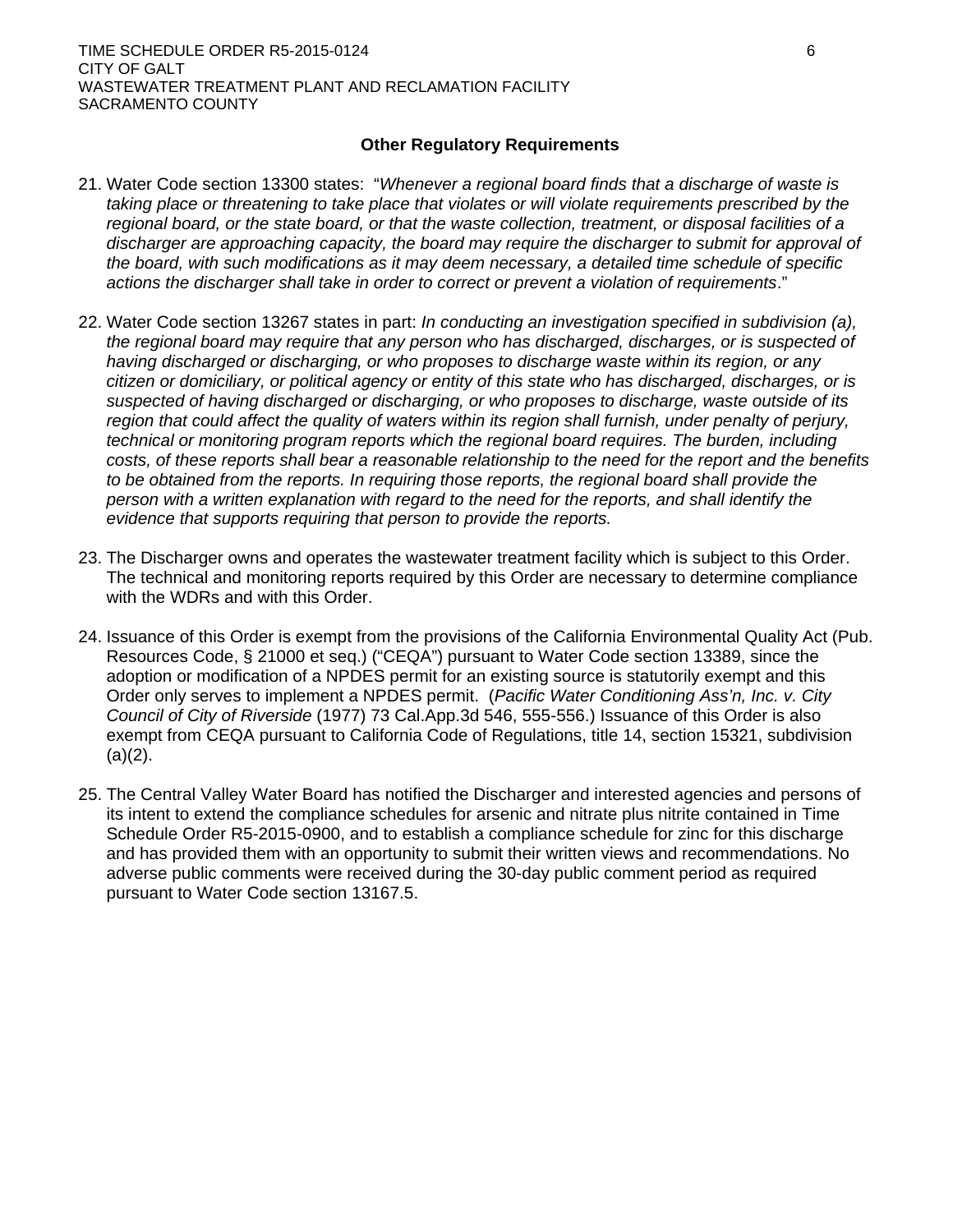# **IT IS HEREBY ORDERED THAT:**

- 1. Time Schedule Order R5-2015-0900 is rescinded upon the effective date of this Order except for enforcement purposes.
- 2. Pursuant to California Water Code Sections 13300 and 13267, the Discharger shall comply with the following time schedule to submit reports and ensure completion of the compliance project described in Finding 10.b, above, for arsenic:

| <b>Task</b>                                                                                                                                                                                                                                                                                                                                                                                    | <b>Compliance Date</b> |
|------------------------------------------------------------------------------------------------------------------------------------------------------------------------------------------------------------------------------------------------------------------------------------------------------------------------------------------------------------------------------------------------|------------------------|
| <b>Pollution Prevention Plan.</b> Submit and implement an updated, or new as appropriate,<br>Pollution Prevention Plan (PPP) pursuant to CWC section 13263.3.                                                                                                                                                                                                                                  | Submitted              |
| Annual Progress Reports. The Discharger shall submit annual progress reports that<br>detail the steps that have been implemented towards achieving compliance with waste<br>discharge requirements, including studies, construction progress, evaluation of<br>measures implemented, and recommendations for additional measures as necessary to<br>achieve full compliance by the final date. | 1 November, annually   |
| Report of Waste Discharge (ROWD). Submit ROWD to request modification of permit<br>to allow discharge of arsenic solids at the Facility.                                                                                                                                                                                                                                                       | Submitted              |
| New Deep Well Construction Completion. Include with the Annual Progress Report<br>verification of completion of construction of the new deep well.                                                                                                                                                                                                                                             | 31 December 2016       |
| Submit Determination of the Need for Additional Efforts. Submit a report detailing<br>the current status of compliance with arsenic effluent limitations. If it is determined that<br>additional strategies are necessary, this report should include a detailed description of<br>the additional tasks and associated timeline needed to achieve ultimate compliance.                         | 1 November 2017        |
| Final Compliance. Comply with the Final Effluent Limitations for arsenic.                                                                                                                                                                                                                                                                                                                      | 1 September 2018       |

3. Pursuant to California Water Code Sections 13300 and 13267, the Discharger shall comply with the following time schedule to submit reports and ensure completion of the compliance project described in Finding 10.c, above, for nitrate plus nitrite.

| <b>Task</b>                                                                                                                                                                                                                                                  | <b>Compliance Date</b> |
|--------------------------------------------------------------------------------------------------------------------------------------------------------------------------------------------------------------------------------------------------------------|------------------------|
| Pollution Prevention Plan. Submit and implement an updated, or new as appropriate,<br>Pollution Prevention Plan (PPP) pursuant to CWC section 13263.3.                                                                                                       | Submitted              |
| <b>Construction Status Report.</b> The Discharger shall submit a construction status report<br>that details the construction status for the project described in Finding 8 to achieve<br>compliance with the final effluent limits for nitrate plus nitrite. | 1 April 2016           |
| Final Compliance. Comply with the Final Effluent Limitations for nitrate plus nitrite.                                                                                                                                                                       | 1 September 2016       |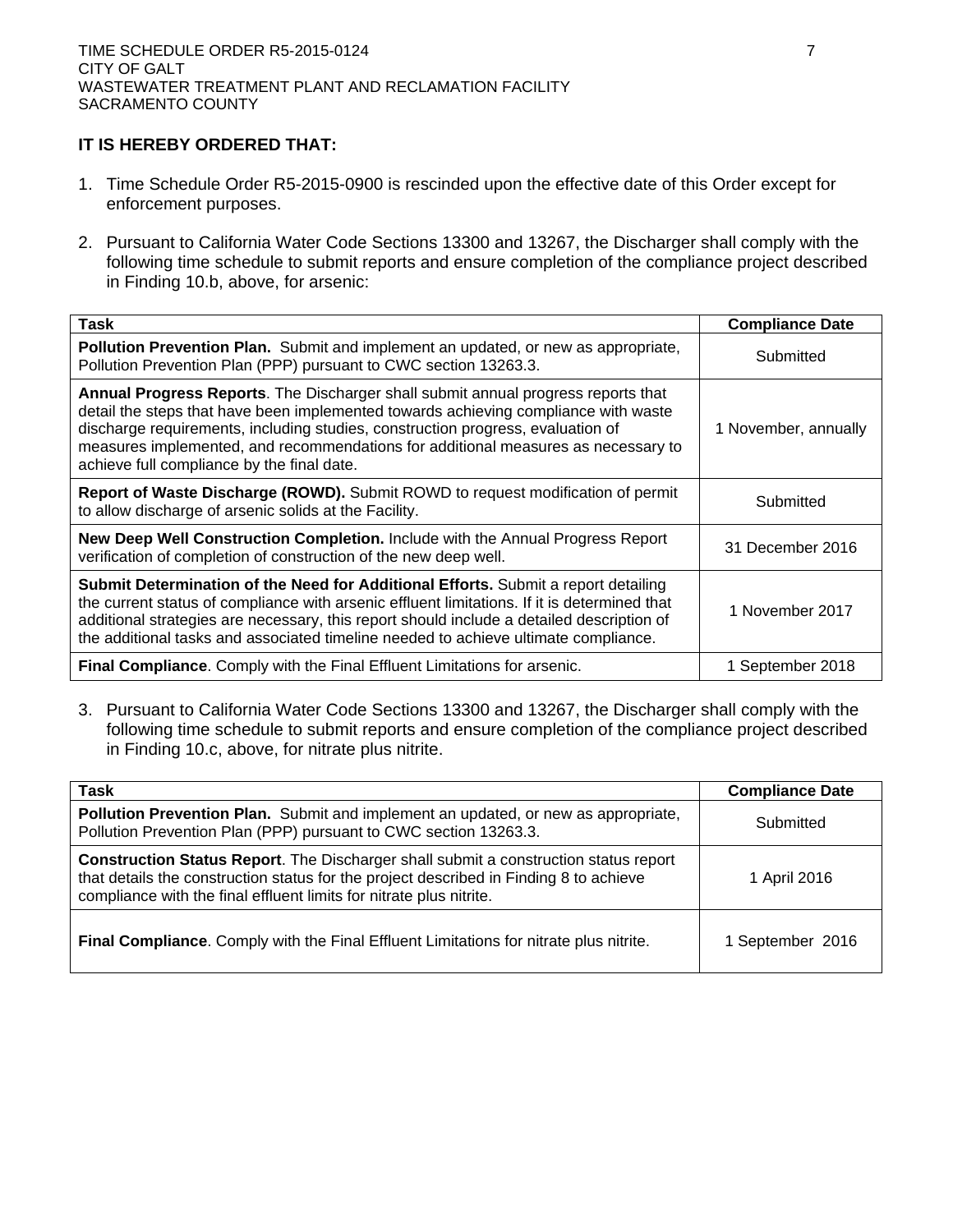4. Pursuant to California Water Code Sections 13300 and 13267, the Discharger shall comply with the following time schedule to submit reports and ensure completion of the compliance project described in Finding 10.d, above, for zinc.

| Task                                                                                                                                                                                                                                                                                                                      | <b>Compliance Date</b> |
|---------------------------------------------------------------------------------------------------------------------------------------------------------------------------------------------------------------------------------------------------------------------------------------------------------------------------|------------------------|
| Pollution Prevention Plan. Submit and implement an updated, or new as appropriate,<br>Pollution Prevention Plan (PPP) pursuant to CWC section 13263.3.                                                                                                                                                                    | June 2017              |
| <b>Submit WER Work Plan.</b> The Discharger shall submit a WER Work Plan detailing the<br>procedure to be followed in conducting the WER Study.                                                                                                                                                                           | June 2016              |
| Submit Final WER Report. The Discharger shall submit the Final WER Study Report<br>and reasonable potential analysis for zinc. If the RPA indicates the discharge continues<br>to exhibit reasonable potential, the Discharger shall also submit a workplan and schedule<br>to comply with the zinc effluent limitations. | December 2017          |
| Final Compliance. Comply with the Final Effluent Limitations for zinc.                                                                                                                                                                                                                                                    | 1 December 2020        |

5. The following interim effluent limitations shall be effective immediately. The interim effluent limitations for arsenic shall be effective until **1 September 2018**, the interim effluent limitations for nitrate plus nitrite shall be effective until **1 September 2016**, and the interim effluent limitations for zinc shall be effective until **1 December 2020**.

| <b>Parameter</b>                      | <b>Units</b> | <b>Interim Average</b><br><b>Monthly Effluent</b><br>Limit | <b>Interim Average</b><br><b>Weekly Effluent</b><br>Limit | <b>Interim Maximum</b><br><b>Daily Effluent Limit</b> |
|---------------------------------------|--------------|------------------------------------------------------------|-----------------------------------------------------------|-------------------------------------------------------|
| Arsenic, Total<br>Recoverable         | $\mu$ g/L    | 28                                                         | --                                                        | 54                                                    |
| Nitrate plus nitrite, Total<br>(as N) | mg/L         | 41                                                         | 80                                                        | --                                                    |
| Zinc, Total Recoverable               | µg/L         | 90                                                         | --                                                        | 168                                                   |

6. Any person signing a document submitted under this Order shall make the following certification:

*"I certify under penalty of law that I have personally examined and am familiar with the information submitted in this document and all attachments and that, based on my knowledge and on my inquiry of those individuals immediately responsible for obtaining the information, I believe that the information is true, accurate, and complete. I am aware that there are significant penalties for submitting false information, including the possibility of fine and imprisonment."*

7. In accordance with Business and Professions Code sections 6735, 7835, and 7835.1, engineering and geologic evaluations and judgments shall be performed by or under the direction of registered professionals competent and proficient in the fields pertinent to the required activities. All technical reports specified herein that contain work plans for, that describe the conduct of investigations and studies, or that contain technical conclusions and recommendations concerning engineering and geology shall be prepared by or under the direction of appropriately qualified professional(s), even if not explicitly stated. Each technical report submitted by the Discharger shall contain the professional's signature and/or stamp of the seal.